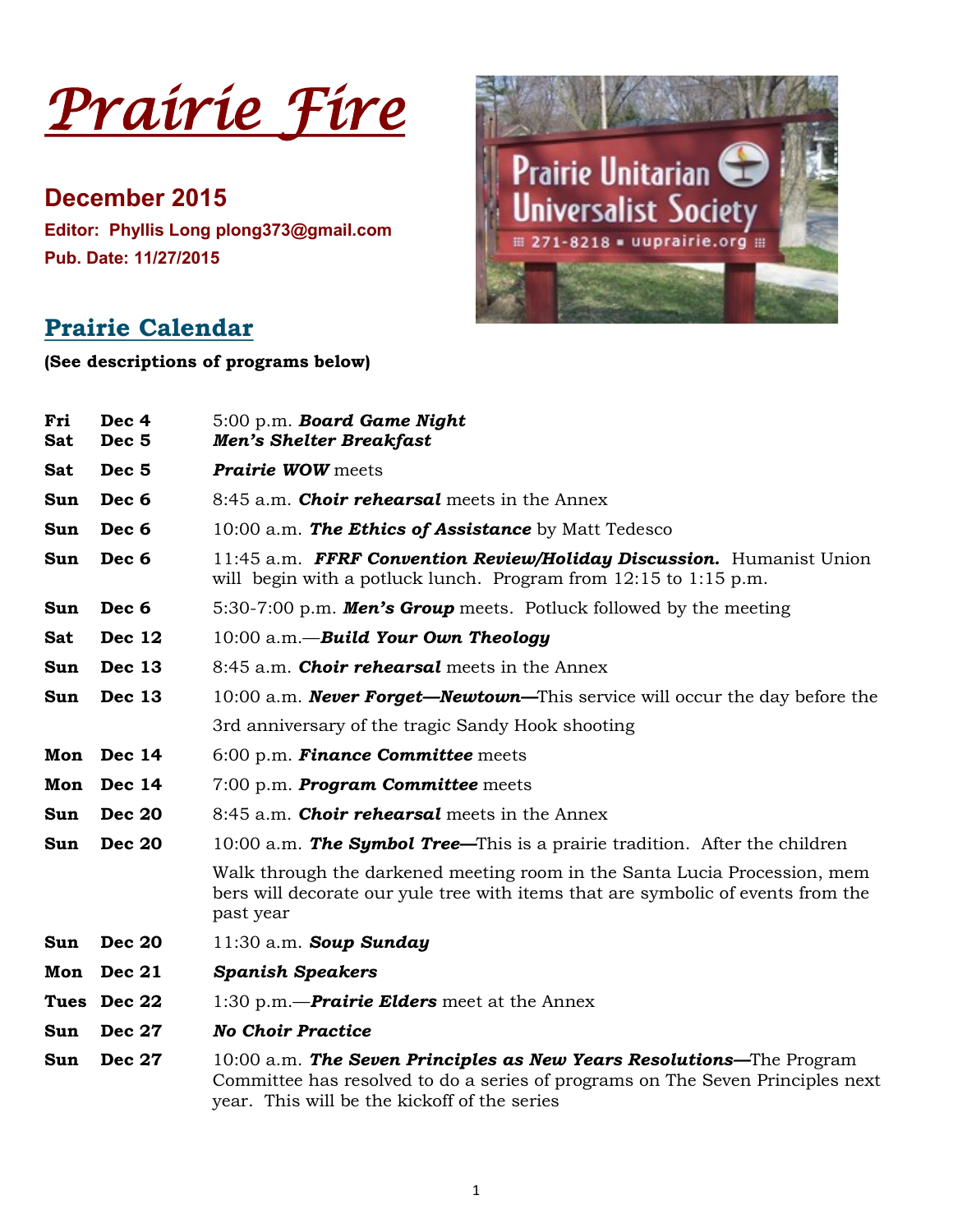**Sun Jan 3** *All Sing Sunday—*This will be an all music service of your requests for your favorite hymns/songs. What a great way to start the new year with a song!

 $\_$  , and the set of the set of the set of the set of the set of the set of the set of the set of the set of the set of the set of the set of the set of the set of the set of the set of the set of the set of the set of th

December 6—The Prairie community is committed to assisting those in need, and as we enter yet another holiday season, we sometimes see this season as a time to do more for others. This assistance takes many forms: sometimes it is through financial aid, and sometimes it is through giving our time, energy, and efforts. But how should we understand the moral status of assistance? When we give of ourselves, are we going beyond the call of duty, or merely doing what morality requires of us? How demanding is morality's call to assistance? In this talk, Matt will present a particularly famous argument offered by Peter Singer on the ethics of assistance, as a springboard into a conversation about how to think about morality and giving.

December 6—The Humanist Union will meet starting at 11:45 with a potluck lunch. This month's discussion will be led by Susan Hagstrom, who will report on the Freedom From Religion Foundation's 38th Annual National Convention. This talk will be illustrated with photos by Ingrid Laas, the convention photographer. There should also be time to discuss likes and dislikes about the Christmas holiday.

 $\_$  , and the set of the set of the set of the set of the set of the set of the set of the set of the set of the set of the set of the set of the set of the set of the set of the set of the set of the set of the set of th

December 20—Members will decorate our yule tree with items such as a photo of a new family member by birth, marriage or adoption (even the furry kind of adoption). It could be a souvenir of a trip. Maybe retirement papers, a nail from a remodeling project, or a change of address form to symbolize a move. Anything that symbolizes a milestone from the past year that will fit on the tree.

 $\_$  , and the set of the set of the set of the set of the set of the set of the set of the set of the set of the set of the set of the set of the set of the set of the set of the set of the set of the set of the set of th

December 22—Prairie Elders will be discussing the following: How do those with non-Christian, atheist or Humanist beliefs feel at this time of year. Are your buttons being pushed?

 $\_$  , and the set of the set of the set of the set of the set of the set of the set of the set of the set of the set of the set of the set of the set of the set of the set of the set of the set of the set of the set of th

If you are over 65 or there abouts, please join the Elders three days before Christmas for a stimulating social time and discussion. For more information, contact Al Nettleton or Penny Eiler. The first meeting in the new year will be January 26.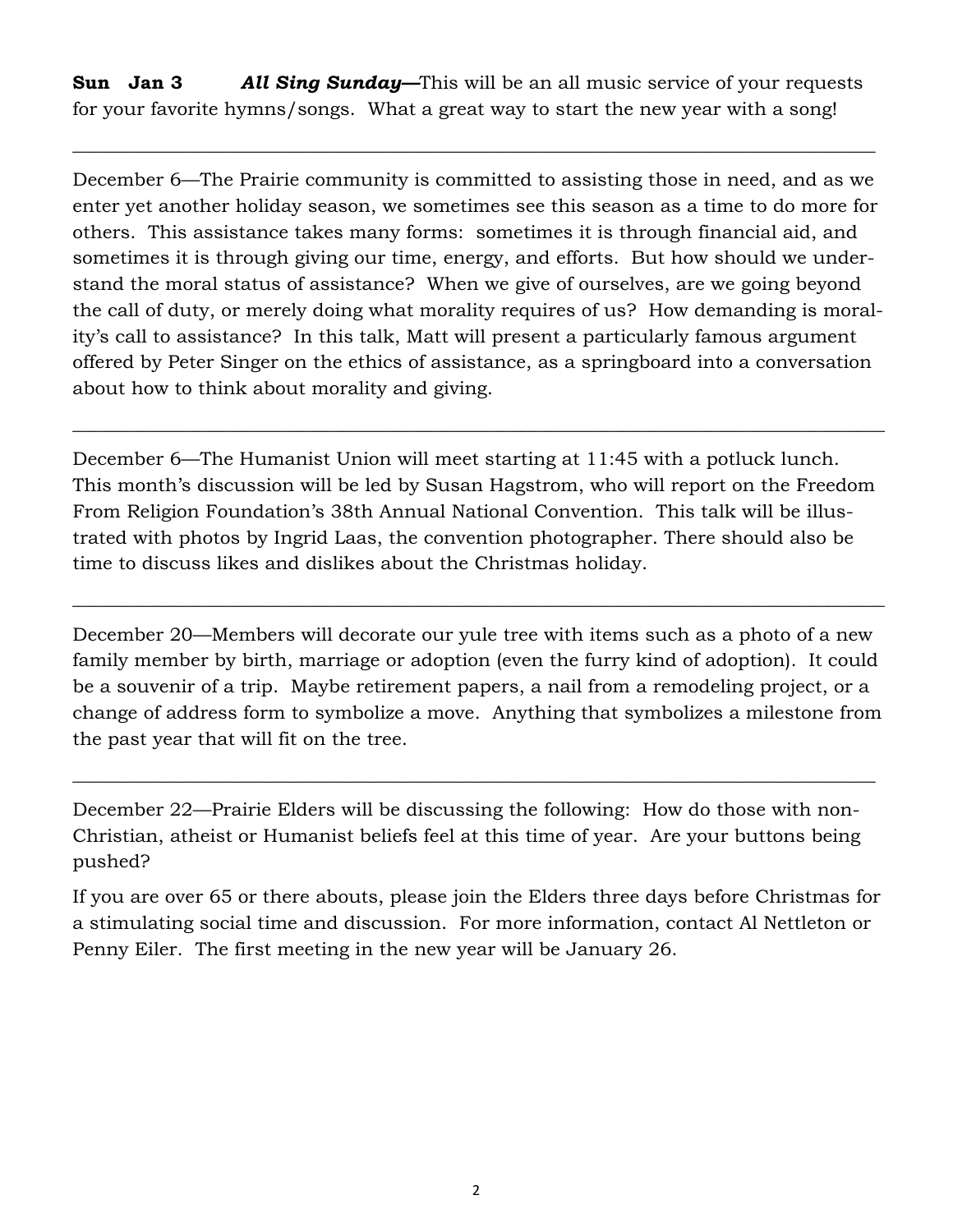### **Musings from the Minister—Sandra Ingham**

Here are excerpts from the Minister's Report that I gave at the Fall Parish Meeting on November 22nd.

The weekend of November 13-15 was a magical weekend at Prairie. Many wonderful, beautiful events occurred. It began with the Renaissance Dinner on Friday evening. This dinner was an "Auction Item" -- that is, people could bid on it during our annual auction. (NOTE: coming up again in the Spring!!) The event would not have happened without the enthusiastic participation of many of our young people. I am very sorry that I missed it; I hope that it -- or something very much like it -- will be repeated next year.

On Saturday morning of that weekend, the Membership Committee held an "Orientation to Prairie" get together for folks wanting to know more about Unitarian Universalism , in general, or our Prairie community, in particular, or both. As always, I was energized and motivated by the discussion and by getting to know new folks and by listening to the stories of Prairie people who have been part of this Fellowship for awhile.

One of the highlights of that weekend was the most amazing Thanksgiving Dinner for the Elders on Saturday afternoon. The food was fabulous! And, the sharing by the 80-and-90-year-olds of moments in their lives that were turning points was spectacular. The sense of community and camaraderie was palpable. You could almost reach out and touch it.

As if all that weren't enough, there was another huge highlight of the weekend -- the service on Sunday, the 15th, marking the national Transgender Day of Remembrance. This service was intense, funny, sad, joyful, thoughtful. There was even more going on over the weekend -- for example, exciting classes were taking place "downstairs" on Sunday morning, just part of the usual outstanding religious education program that Prairie offers its young people.

All of this added up to a a very special, magical weekend -- which seemed to me to perfectly illustrate what a church (in the best sense of what that word means to Unitarian Universalists) is all about -- exactly what a faith community should look like and should be doing.

As I begin my fourth year with you, I expect to get to know you even better, both as individuals and as members of this larger Prairie community. I expect you to take a lot of interest in what your Board does for you and what committees we have and what the purposes and responsibilities of those committees are. I expect us to continue to be passionate about what it means to be freethinkers. And, I expect you to tell me what you expect from me and from Prairie in general in the coming months.

During this season of Thanksgiving, I want to thank all of the many people in this congregation without whom I could not do my job. There are too many of you to name individually in this space right now -hopefully, you know who you are! Keep up the great work.

\_\_\_\_\_\_\_\_\_\_\_\_\_\_\_\_\_\_\_\_\_\_\_\_\_\_\_\_\_\_\_\_\_\_\_\_\_\_\_\_\_\_\_\_\_\_\_\_\_\_\_\_\_\_\_\_\_\_\_\_\_\_\_\_\_\_\_\_\_\_\_\_\_\_\_\_\_\_\_\_\_\_\_\_\_\_\_\_\_\_\_\_\_\_\_\_\_\_\_\_\_\_\_\_\_\_

HAPPY HOLIDAYS... Rev. Sandy

### **From Aileen Nettleton**

#### "Honoring Choices" Advance Directives Now Online

"Honoring Choices" was introduced to participants of the Final Choices workshops last fall as a pilot for Advance Care Planning and directives with one of the developers, Jim Jaeger. The form and information is now ready for general public use and is online. The Caring Committee has used this with several Prairie members, who found it very helpful in having conversations and making plans for end-of-life health care planning. We encourage everyone to plan for your own care and discuss your plans with your family and health care representative. [https://www.wisconsinmedicalsociety.org/\\_WMS/professionalism/](https://www.wisconsinmedicalsociety.org/_WMS/professionalism/hcw/2015/pdf/HCW_AD_January_2014_updated.pdf) [hcw/2015/pdf/HCW\\_AD\\_January\\_2014\\_updated.pdf](https://www.wisconsinmedicalsociety.org/_WMS/professionalism/hcw/2015/pdf/HCW_AD_January_2014_updated.pdf) .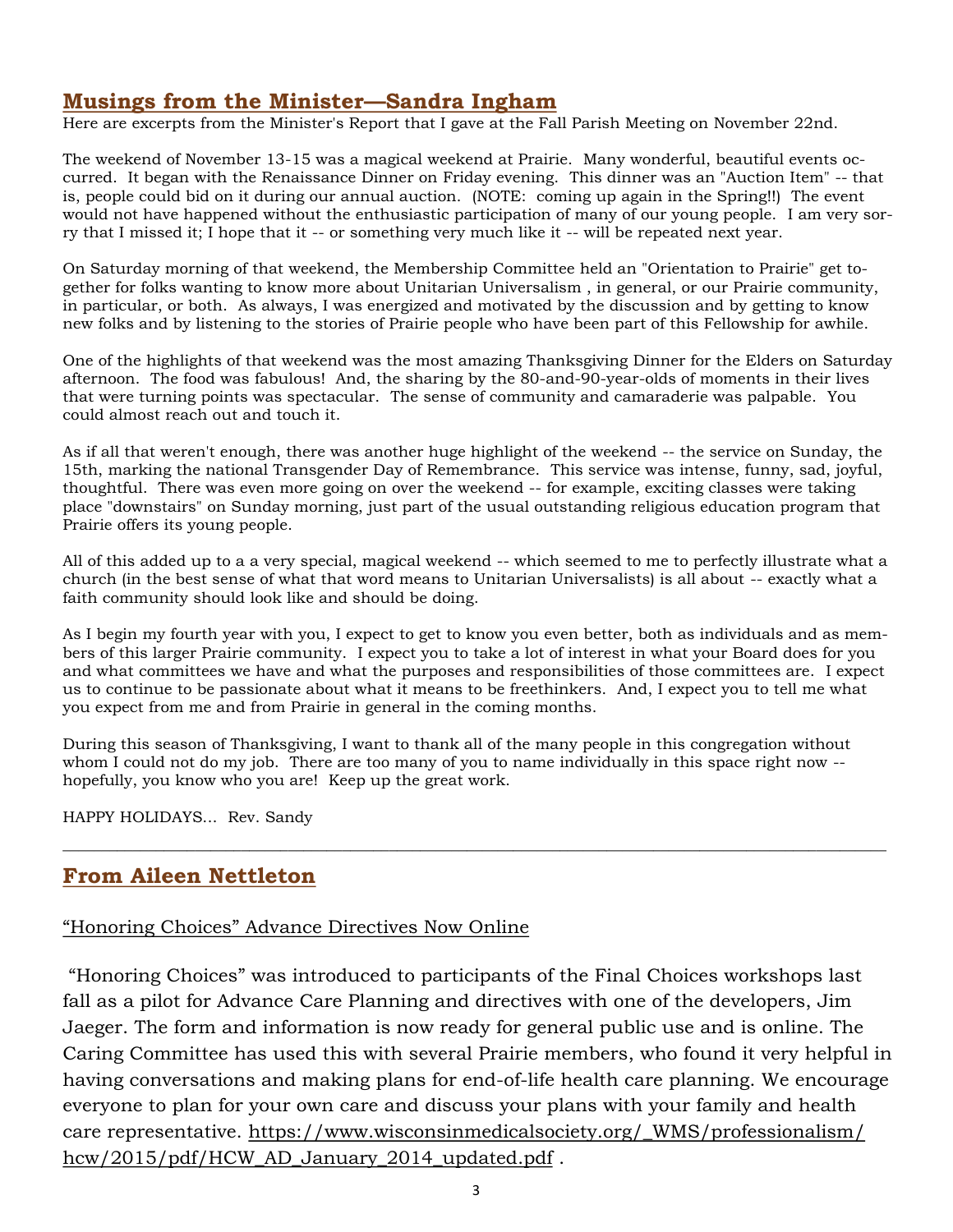The excellent booklet, Final Choices, First Unitarian Society, presents other aspects of planning for end of life, as well, from financial and estate planning to planning your own memorial service and is also online. We recommend printing it up and getting your plans in place for your own peace of mind and for assisting your family. **[http://](http://www.fusmadison.org/media/FinalChoices2011.pdf) [www.fusmadison.org/media/FinalChoices2011.pdf](http://www.fusmadison.org/media/FinalChoices2011.pdf)**

Feel free to contact your Caring Committee contact person, minister Sandy Ingham or committee chair Aileen Nettleton if you would like to "begin the conversation" with one of us.

#### \_\_\_\_\_\_\_\_\_\_\_\_\_\_\_\_\_\_\_\_\_\_\_\_\_\_\_\_\_\_\_\_\_\_\_\_\_\_\_\_\_\_\_\_\_\_\_\_\_\_\_\_\_\_\_\_\_\_\_\_\_\_\_\_\_\_\_\_\_\_\_\_\_\_\_\_\_\_\_\_\_\_\_\_\_\_\_\_ **Circle of Friends—Holly Tellander, Dir. Religious Education NEW DRE EMAIL**

Please update your email contacts to reflect a change in the Prairie DRE email. Previously I have used my personal email address, but a new one has been created. The new address is [prairie\\_uu\\_dre@outlook.com](mailto:prairie_uu_dre@outlook.com)

#### **RE GOOGLE CALENDAR**

To meet the changing technological needs of our program I have created a Google Calendar for our families and anyone else interested in keeping updated with our downstairs activities. The calendar is public. If you already use Google Calendar you can just add the RE Calendar to your current calendars, you can also just view the calendar in your browser if you prefer. If you'd like more information on how to access the calendar, please contact Holly Tellander at the new email address: [prairie\\_uu\\_dre@outlook.com](mailto:prairie_uu_dre@outlook.com)

#### **MONTHLY THEMES**

December's theme is Service. RE students will visit a retirement community on Sunday, December 13th to read holiday stories together and share a special gift. Many people spend the holiday season cold, hungry and lonely. How can we as UUs live out our dedication to our first principle "Everyone is Important" – not only during this season but throughout the year? This will be the topic of conversations downstairs, and hopefully at home, this month.

#### **UPCOMING EVENTS**

**Nifty Gifty –** Sunday, December 6<sup>th</sup> will be our annual gift making extravaganza! Please plant to show up at least 15 minutes early to get started. No need to pre-register! Just show up on that day ready to be creative. Lists of needed items have gone out, please contact Holly Tellander if you didn't receive one. We are still looking for donations of snacks and cider, as well as volunteers to help with the crafting!

**Symbol Tree & Santa Lucia** – Sunday, December 20<sup>th</sup> will be our annual symbol tree service. Bring items that are representative of something meaningful to you from the passing year, share your memories and hang your item on the tree. You won't want to miss this sweet Prairie tradition.

There will NOT be an extended day RE program on the 4th Sunday of December. Look for this popular program to resume on January 24th!

### **SOCIAL JUSTICE IN ACTION – YOU DID IT!**

November's service project benefiting DAIS (Domestic Abuse Intervention Services) and the MOM Network (Middleton Outreach Ministry) was a HUGE success! Thanks to Prairie students and families as well as our larger congregation for all of your amazing effort to donate items. We have truly made a difference in the lives of many this month.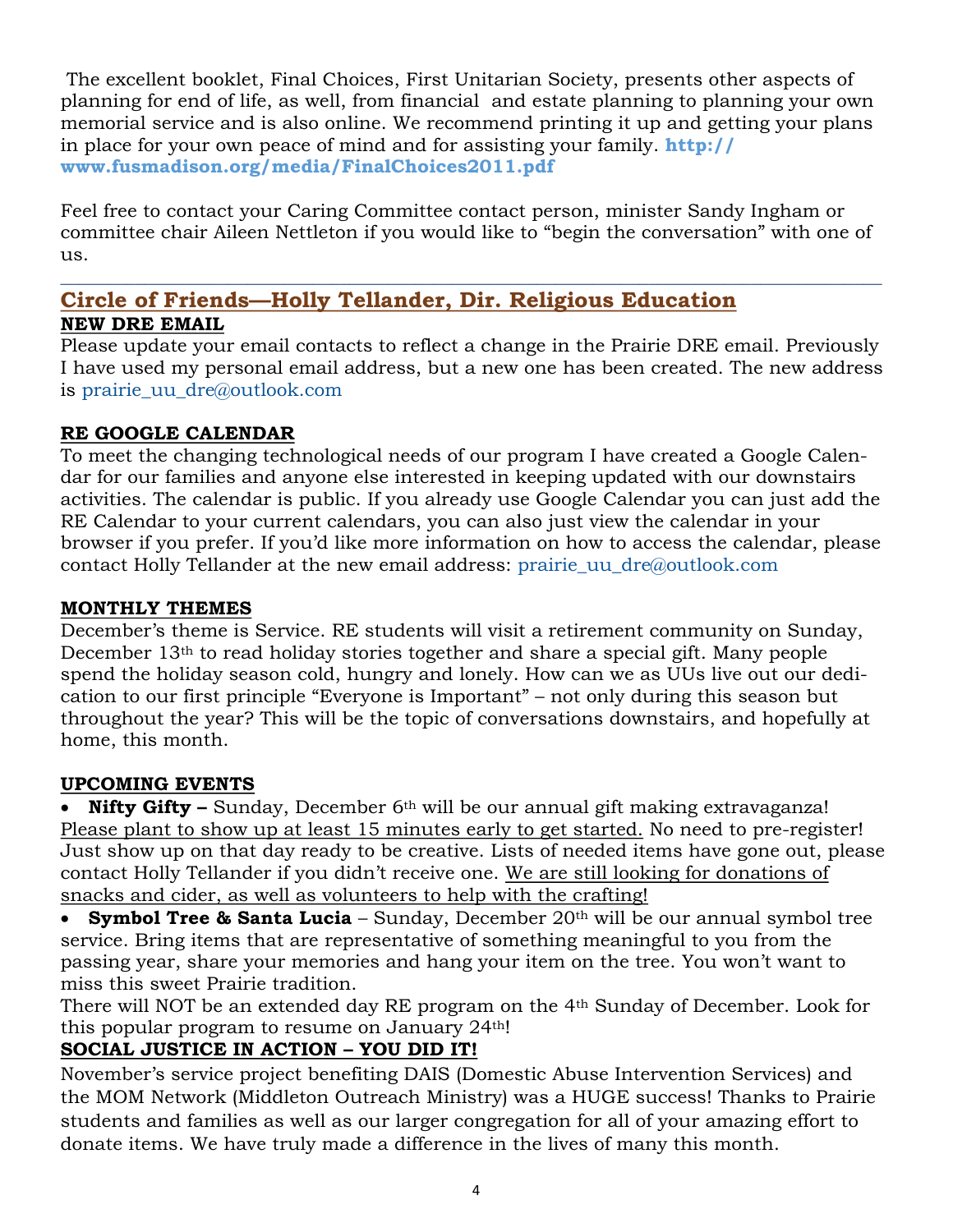Our next social justice project will be working with the UUSC (Unitarian Universalist Service Committee) to collect money for the Guest at Your Table Program. More information coming soon!

#### **ITEMS WANTED**

We are still looking for donations of warm mittens, gloves, hats and snow pants. Our classes will be working in the backyard this year through the winter. **If your kids have outgrown last year's gear consider donating it to Prairie!** Having these items available to borrow at Prairie will make outdoor time possible even when those items are not brought from home.

As always, thank you for your support! Here's to a restful and connected holiday season for us all!





#### **Announcement from Rev. Sandy**

FINALLY... BYOT will actually begin, after being rescheduled a couple of times. What is BYOT, you ask? BYOT is short for "Building Your Own Theology", a series of workshops produced by the Unitarian Universalist Association to help us explore, among other things: your beliefs; where they come from; how (or if!) they are evolving; whether or not the beliefs of others are generally similar to yours or seem to you to have "come out of left field"; and much more. We will have the first meeting on Saturday, December 12, beginning at 10 a.m., at Prairie, probably in the Annex, going until noon "or so". I am planning to hold at least three sessions of BYOT (next sessions will be January 9 and February 13), but if participants want to continue after that, then we will do so. QUESTIONS? Ask Rev. Sandy

 $\_$  , and the set of the set of the set of the set of the set of the set of the set of the set of the set of the set of the set of the set of the set of the set of the set of the set of the set of the set of the set of th

 $\mathcal{L}_\text{max} = \frac{1}{2} \sum_{i=1}^n \mathcal{L}_\text{max}(\mathbf{z}_i - \mathbf{z}_i)$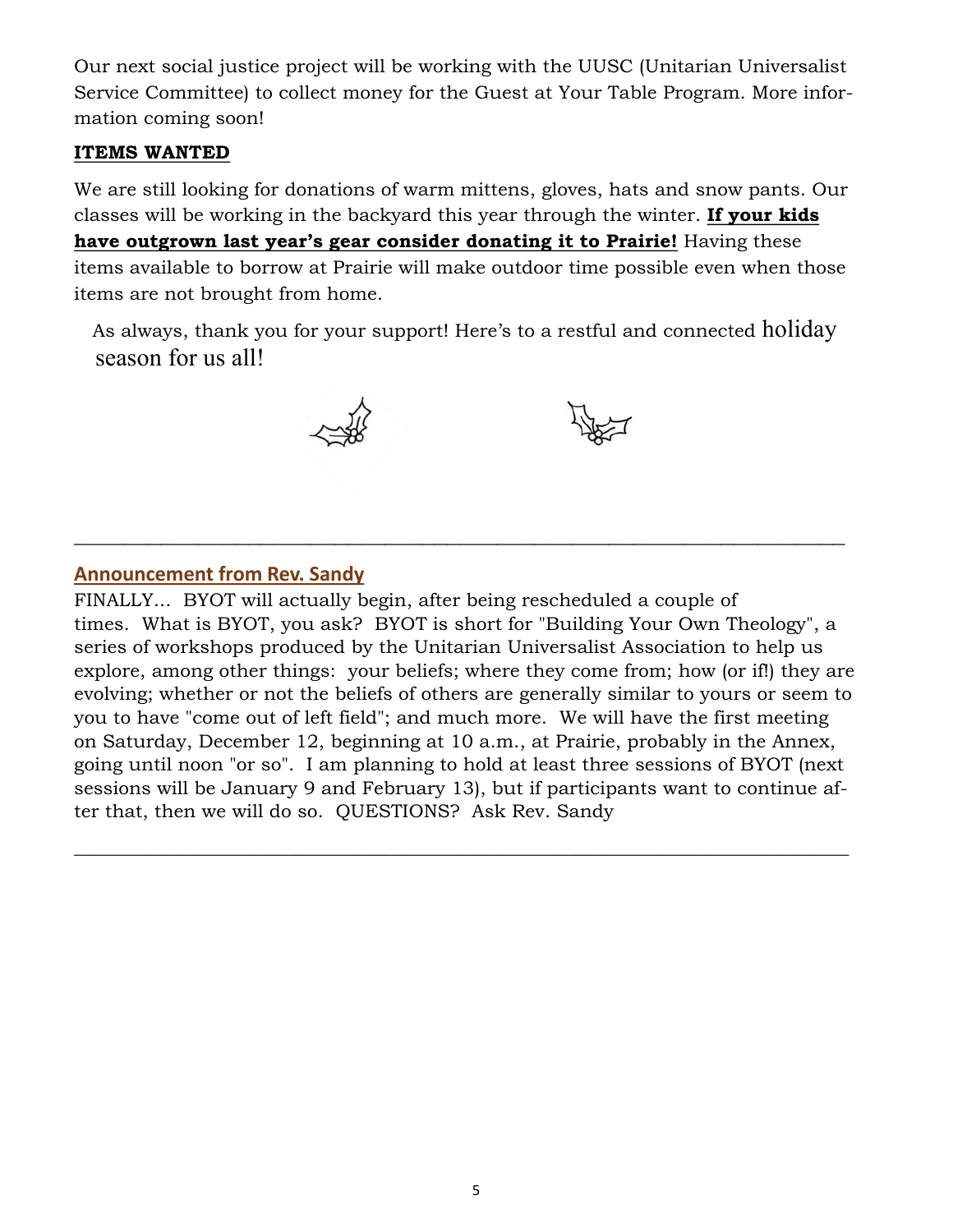## **From Rosemary Dorney—Historical Tidbits**

"Prairie and Upham Woods"

Originally Prairie's annual retreat was held at Camp Upham Woods, a University of Wisconsin-Extension (now "Outreach") facility in the Wisconsin Dells. It had once been built for and was mainly used by 4-H members. (Thus the "boys" and "girls" sides in the cabins.) Wooded, hilly, and next to an offshoot of the Wisconsin River, it was a beautiful location, ideally situated for lively young folks, and for a couple of days' withdrawal from everyday demands. We actually had our very own island, too, created by the land between the Wisconsin and its calmer (and safer!) side-stream. During our earliest days there, we'd even been allowed to swim in the stream, which was in view of the main lodge.

We'd go up there late Friday afternoon, bringing our casseroles and desserts for a sort of ongoing potluck as more people -- and dishes -- arrived. At the lodge, a large-ish building near the parking lot, we'd receive cabin assignments so we could try to get settled before pitch dark. Early on, the steep climb to the several uphill cabins was not illuminated; woe to anyone who hadn't brought a flashlight with a strong battery!

Breakfast was early. Those who missed it had a long wait till lunch. Besides, since we usually spent a good part of Saturday exploring the terrain, it was wise to start out fortified. Our day was a mix of indoor and outdoor activities. The Upham Woods retreat was a grand opportunity for officer powwows, planning sessions, play readings, and discussions of every nature. And one mustn't overlook the many exchanges that took place in informal settings, whether while waiting in line for a bathroom sink or setting tables. For those to whom none of the scheduled offerings appealed, or who weren't yet ready to get out and explore, our dining area provided plenty of between-mealtimes space for card games, jigsaw puzzles, crafts groups, knitters, whatever. It was also a great place just to hang out and watch the passing parade.

At our earliest retreats, the on-the-premises person we most interacted with was one Meredith, a student intern, waterfront/nature counselor. It was she who doled out canoes and conducted raft trips up and down the inlet. She always stopped before entering the river proper, since rafting on the Wisconsin by a bunch of novices isn't highly recommended. (Oh, but do remind me to tell you some time about this claustrophobic writer and Meridith's introduction to Dells caves!)

And, of course, her assistance was essential to groups wanting to reach the island for nature trips. Those were ably conducted by Prairie's botanists, both UW profs and avid gardeners. Somewhere out there, there's an artistic slide of the nearly-50 fungi and mushrooms collected by highly knowledgeable Rebecca and Ted Clark. (No, we did NOT eat any of them!)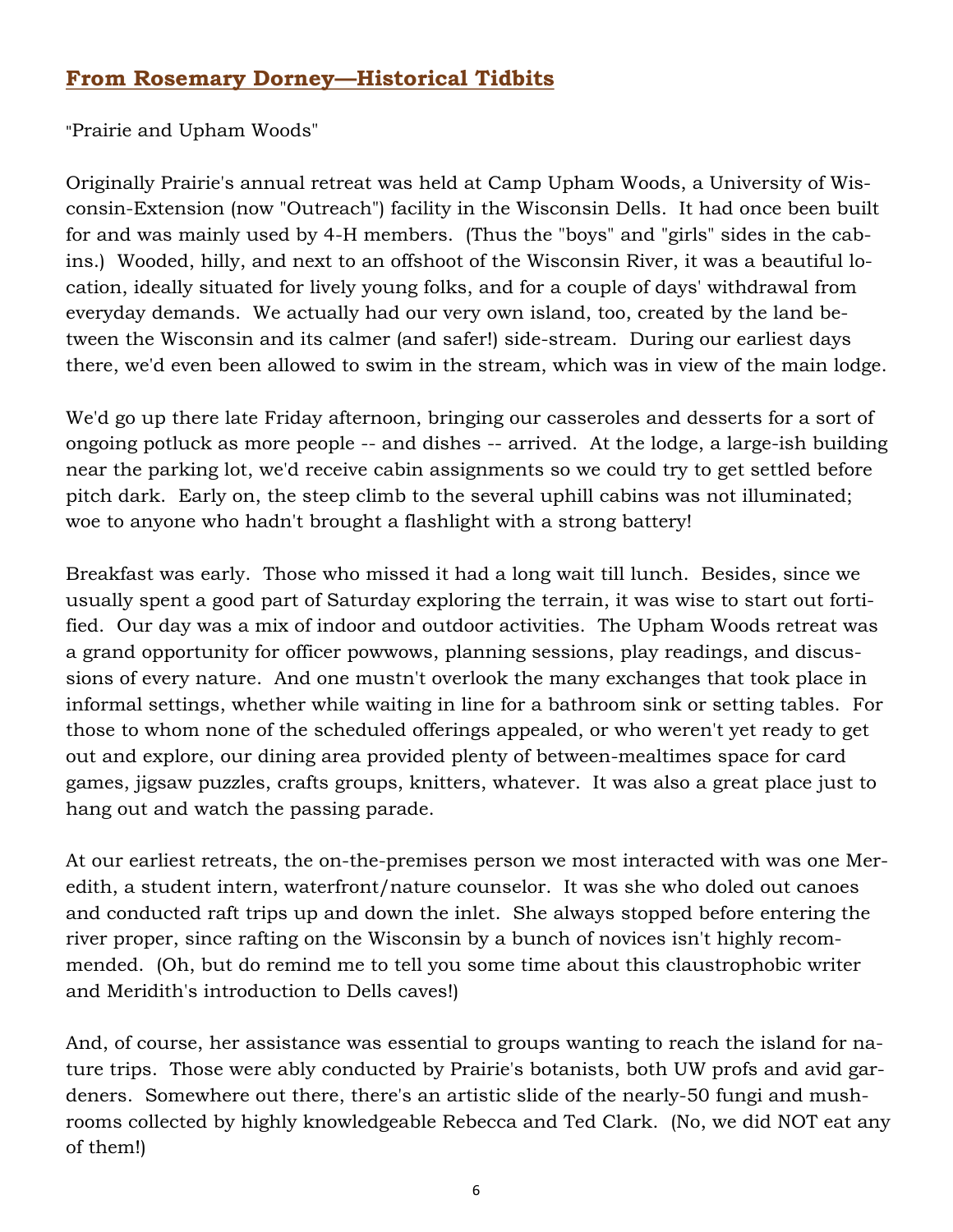After supper there was mad scrambling to set up folk-dancing equipment, also to prepare skits, poems, jokes for the talent show to follow. An evening of exercise and hilarity left us totally exhausted.

 $\_$  , and the set of the set of the set of the set of the set of the set of the set of the set of the set of the set of the set of the set of the set of the set of the set of the set of the set of the set of the set of th

### **Message from the President—Gary Gates**

It has been almost a year and a half since I became Prairie's President. I've learned a lot. Which is to say I was totally ignorant of what I needed to do. Things have gone very well in spite of my ignorance. For this fact I have to give thanks to the many capable and dedicated committee chairs and staff who were knowledgeable and always willing to do more than their share.

Now I feel like I'm getting on top of what needs doing. Which probably means I'm about to make some big mistakes. If I do make mistakes, however, I feel comfortable that others will correct or guide me as necessary.

I especially want to thank our administrator, Dan Klock. Without his assistance I would have been totally lost.

Obviously we have other wonderful employees and congregation members who are carrying out their responsibilities in exemplary fashion. Dan just happens to be the person I, as President, most depend on.

Why am I reflecting on these matters at this time? Because we will soon be needing to elect new or continuing Board members and officers and Committee chairs. I am tempted to say that I've had my turn and would like to see someone else take over.

There are many in the congregation who are better qualified than I am to be President. Most of them have already been President and feel that now it is someone else's turn. As a small congregation we cannot afford to "let someone else do it". Think about what you can do to keep Prairie special

When I retired 22 years ago I vowed I'd never again let myself get in a position to have to attend meetings. Prairie has given me the chance to rethink my aversion to meetings. Thank you.

 $\_$  , and the set of the set of the set of the set of the set of the set of the set of the set of the set of the set of the set of the set of the set of the set of the set of the set of the set of the set of the set of th

**Please consider volunteering for and participating in one or more of Prairie's committees or groups. A full list is located on Prairie's website: http://uuprairie.org/ aboutus/#com or contact Karen Deaton (wisconsinkaren@gmail.com).**